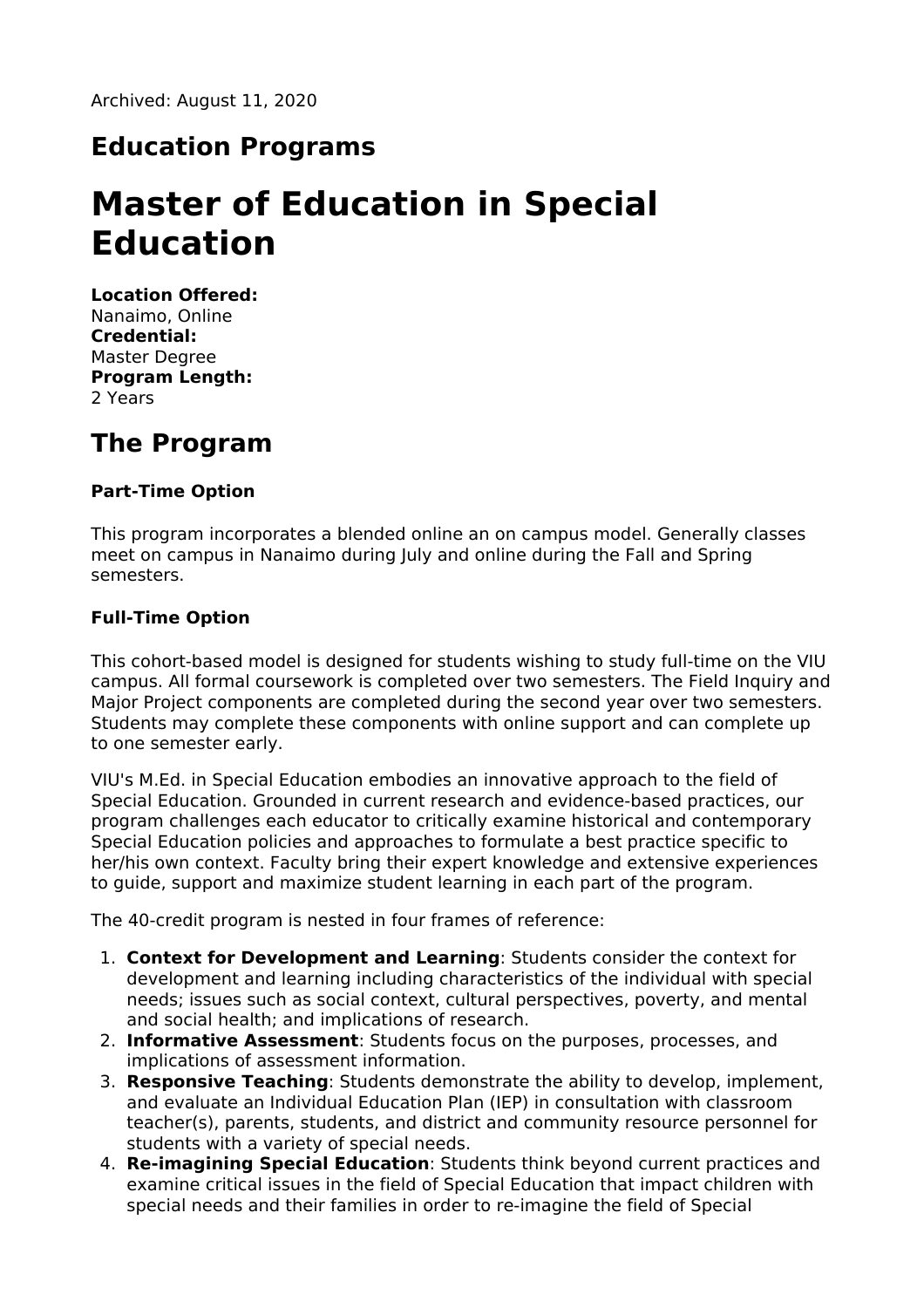Education.

Graduates of the program will command content knowledge, develop skill-specific competencies and acquire relevant experiences prescribed by the BC Ministry of Education for Special Education specialist teachers, as well as, have the capacity to offer leadership in Special Education areas.

The M.Ed. program is offered as a cohort-based model for practicing teachers.

#### **Laddering Option**

Graduates of VIU's Inclusive Education Graduate Diploma are eligible to apply to ladder into the Master of Education in Special Education Degree. To complete the Master of Education in Special Education (laddering option) students need to complete 3 courses (15 credits) in support of thesis or project work. The Master of Education in Special Education (laddering option) is a cohort-based program which starts in Spring semester and where these courses are completed over two years. The program is offered online.

# **Program Outline**

### **Program Outline (Part-Time Option)**

| Year 1                                                        |                         | <b>Credits</b> |
|---------------------------------------------------------------|-------------------------|----------------|
| Intersession                                                  |                         |                |
| MEDS 510 - (Foundations of Special Education) (VIU Nanaimo)   |                         |                |
| MEDS 530 - (Critical Issues in Special Education) (Online)    |                         |                |
| <b>Fall Semester (Online)</b>                                 |                         |                |
| MEDS 520 - (Development and Exceptionality in Human Learning) |                         |                |
| <b>Spring Semester (Online)</b>                               |                         |                |
| MEDS 540 - (Teacher as Researcher in Special Education)       |                         |                |
|                                                               | <b>Total Credits 20</b> |                |

| Year 2                                                                   | Credits |
|--------------------------------------------------------------------------|---------|
| <b>Intersession</b>                                                      |         |
| MEDS 610 - (Individual Assessment & Intervention Planning) (VIU Nanaimo) |         |
| MEDS 620 - (Translating Special Education Research to Practice) (Online) | 5       |
| <b>Fall Semester (Online)</b>                                            |         |
| MEDS 630 - (Field Inquiry)                                               | 15      |
| <b>Spring Semester (Online)</b>                                          |         |
| MEDS 640 - (Major Project)                                               |         |
| <b>Total Credits 20</b>                                                  |         |
| <b>Total Program Credits 40</b>                                          |         |

### **Program Outline (Full-Time Option)**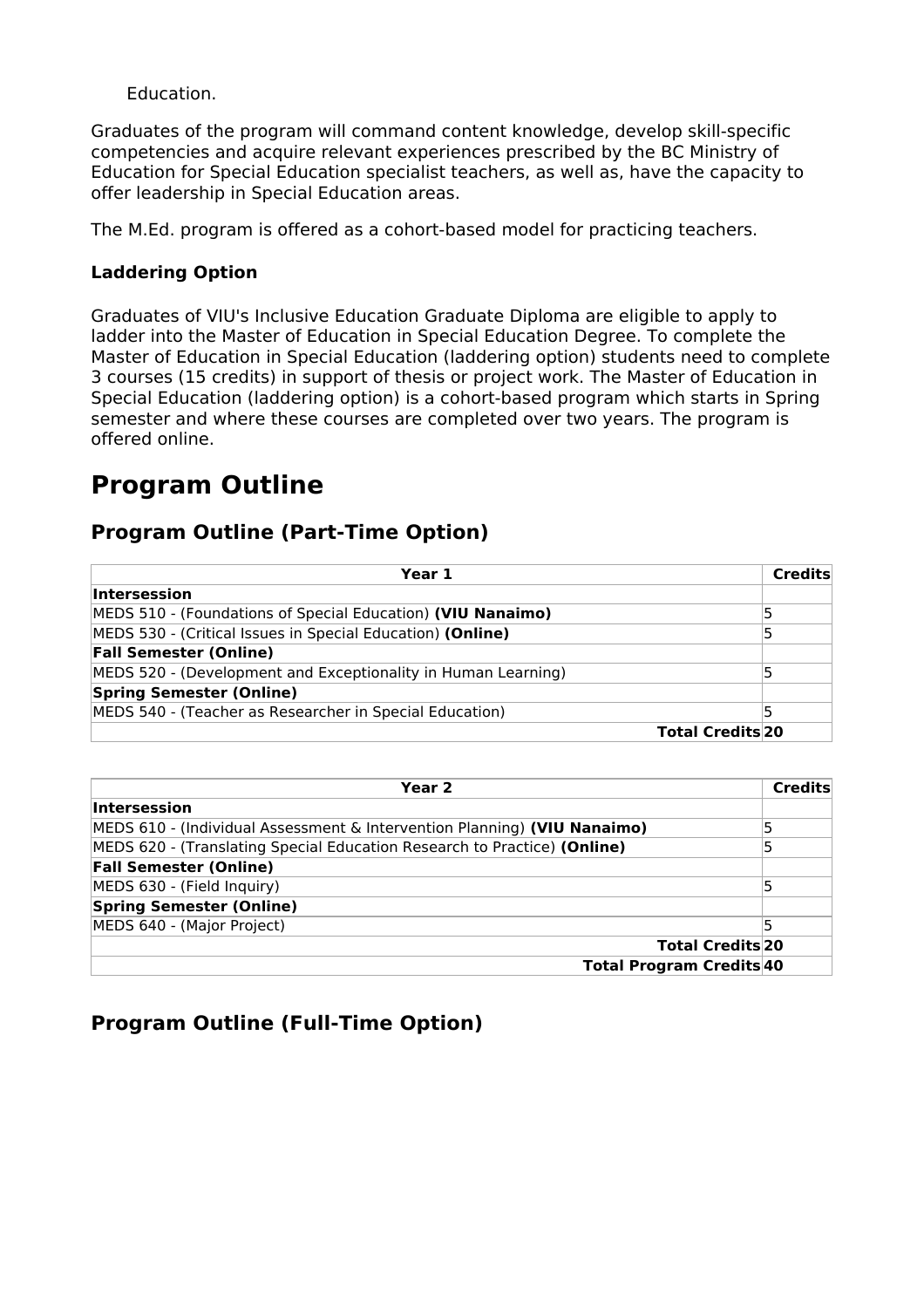| Year 1                                                          |                        | Credits |
|-----------------------------------------------------------------|------------------------|---------|
| <b>Fall Semester</b>                                            |                        |         |
| MEDS 510 - (Foundations of Special Education)                   |                        |         |
| MEDS 520 - (Development and Exceptionality in Human Learning)   |                        |         |
| MEDS 530 - (Critical Issues in Special Education)               |                        |         |
| <b>Spring Semester</b>                                          |                        |         |
| MEDS 540 - (Teacher as Researcher in Special Education)         |                        |         |
| MEDS 610 - (Individual Assessment & Intervention Planning)      |                        |         |
| MEDS 620 - (Translating Special Education Research to Practice) |                        |         |
|                                                                 | <b>Total Credits30</b> |         |

| <b>Year 2 (September-April)</b>  | Credits |
|----------------------------------|---------|
| <b>Fall and Spring Semesters</b> |         |
| MEDS 630 - (Field Inquiry)*      |         |
| MEDS 640 - (Major Project)*      |         |
| Year 2 Total 10                  |         |
| <b>Total Program Credits 40</b>  |         |

\* These courses may be completed on-campus or online.

### **Program Outline (Laddering Option)**

| Year 1                                                  |                        | Credits |
|---------------------------------------------------------|------------------------|---------|
| <b>Spring Semester (Online)</b>                         |                        |         |
| MEDS 540 - (Teacher as Researcher in Special Education) |                        |         |
|                                                         | Year 1 Total Credits 5 |         |

| Year 2                          |                                 | <b>Credits</b> |
|---------------------------------|---------------------------------|----------------|
| <b>Fall Semester (Online)</b>   |                                 |                |
| MEDS 630 - (Field Inquiry)      |                                 |                |
| <b>Spring Semester (Online)</b> |                                 |                |
| MEDS 640 - (Major Project)      |                                 |                |
|                                 | Year 2 Total Credits 10         |                |
|                                 | <b>Total Program Credits 15</b> |                |

## **Admission Requirements**

- Completion of a Bachelor's degree with a cumulative grade point average of "B" in the final two years.
- A record of at least two years of successful teaching is preferred.
- Two current, confidential assessment reports.
- A letter of intent explaining why the applicant wishes to pursue graduate work in this area.
- Applicants whose previous degree was obtained in a country where English is not the primary/official language and from a university where English was not the language of instruction must meet one of VIU's English Language requirements for Graduate Programs.

For Laddering Option applicants:

Applicants must have completed the Inclusive Education Graduate Diploma (IEGD) program and have taken GDSE 590 (Conference Related Special Project) as one of their electives.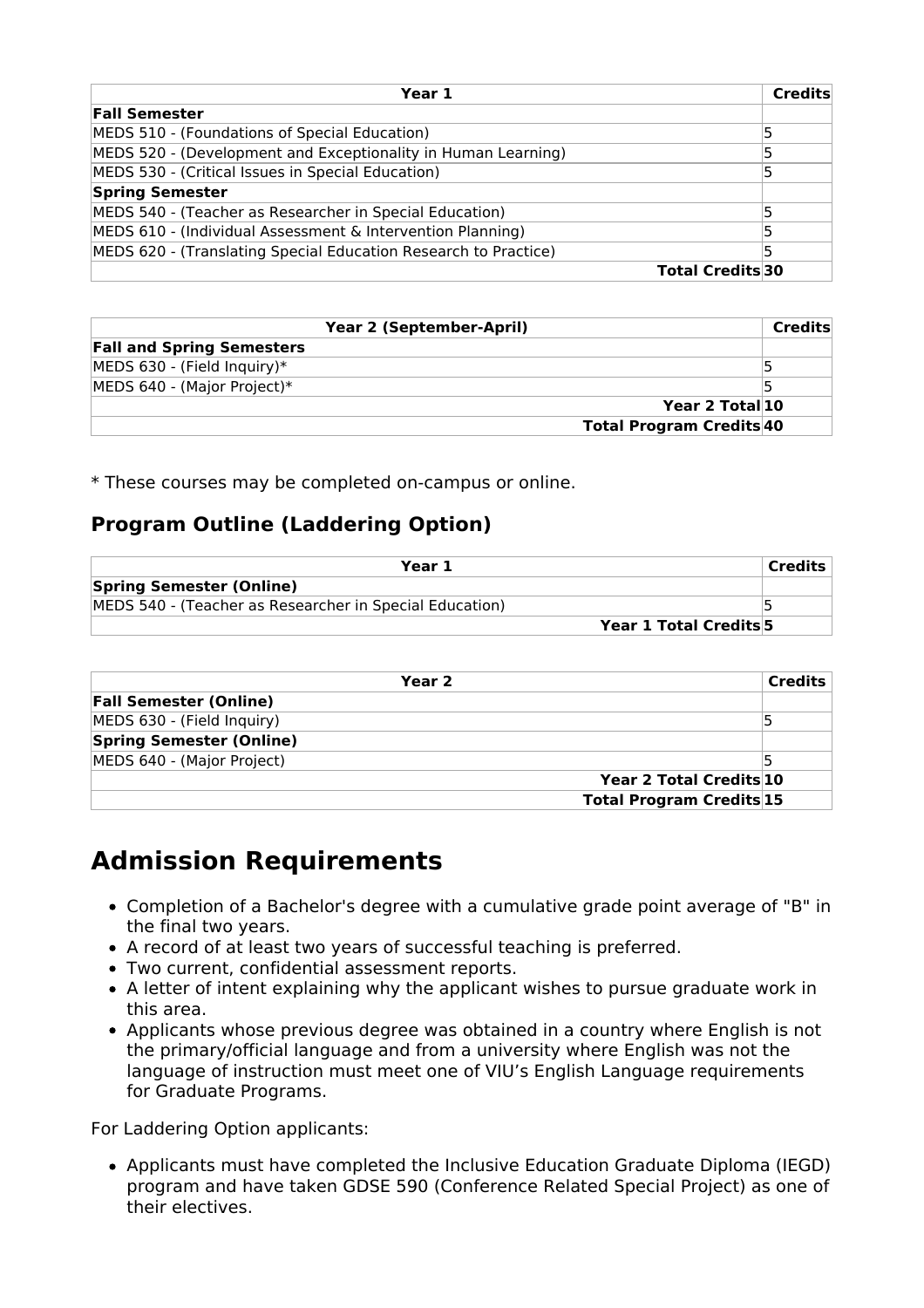- Conditional acceptance may be offered to students who are enrolled in IEGD courses at the time of application.
- Successful completion of all IEGD coursework is required before students can be registered in the Master of Education in Special Education.

#### Flexible Admission

In exceptional circumstances, a student may be admitted with lower formal qualifications when there is significant professional experience relevant to the proposed area of scholarship. The objective of flexible admission is to recognize prior learning accomplishments and to ensure a high probability of successful program completion. Applicants must show evidence of having sufficient knowledge, skills and attitudes to complete a demanding academic course of study. Applicants seeking Flexible Admission will be required to:

- Provide a personal statement of intent;
- Provide a detailed résumé, including evidence of applicable learning;
- Provide two or more letters of reference;
- Provide official transcripts of all post-secondary coursework

In limited cases, applicants may also be required to:

- Provide a portfolio containing evidence of applicable prior learning;
- Appear for an interview;
- Take one or more qualifying courses; and/or
- Provide additional documentation as may be required to adjudicate the application.

#### **Notes on Admission**

- Enrolment in this program is limited. Students who meet or exceed the minimum admission requirements may not necessarily be admitted to the program. Applicants will be required to submit a résumé outlining teaching experience.
- Applicants may apply to the Dean for possible transfer credits from other accredited Master's degree programs.
- Students who have completed the former Special Education Teaching Specialty Post Degree Diploma Program (SETS) should contact a Faculty of Education graduate programs advisor to determine their eligibility for the Master of Education in Special Education (laddering option).

# **Career Opportunities**

Domestic graduates of this program will be well-poised to assume Special Education positions at the school and district level. School districts in British Columbia report great difficulty in recruiting qualified Special Education teachers.

## **Start Date and Application Deadline**

The part-time program normally starts in July and the full-time program normally starts in September. Applications for the part-time program are accepted between the first business day in October and February 28. All supporting documents are due by March 15.

The laddering option starts in January. Applications are accepted between July 1 and November 15.